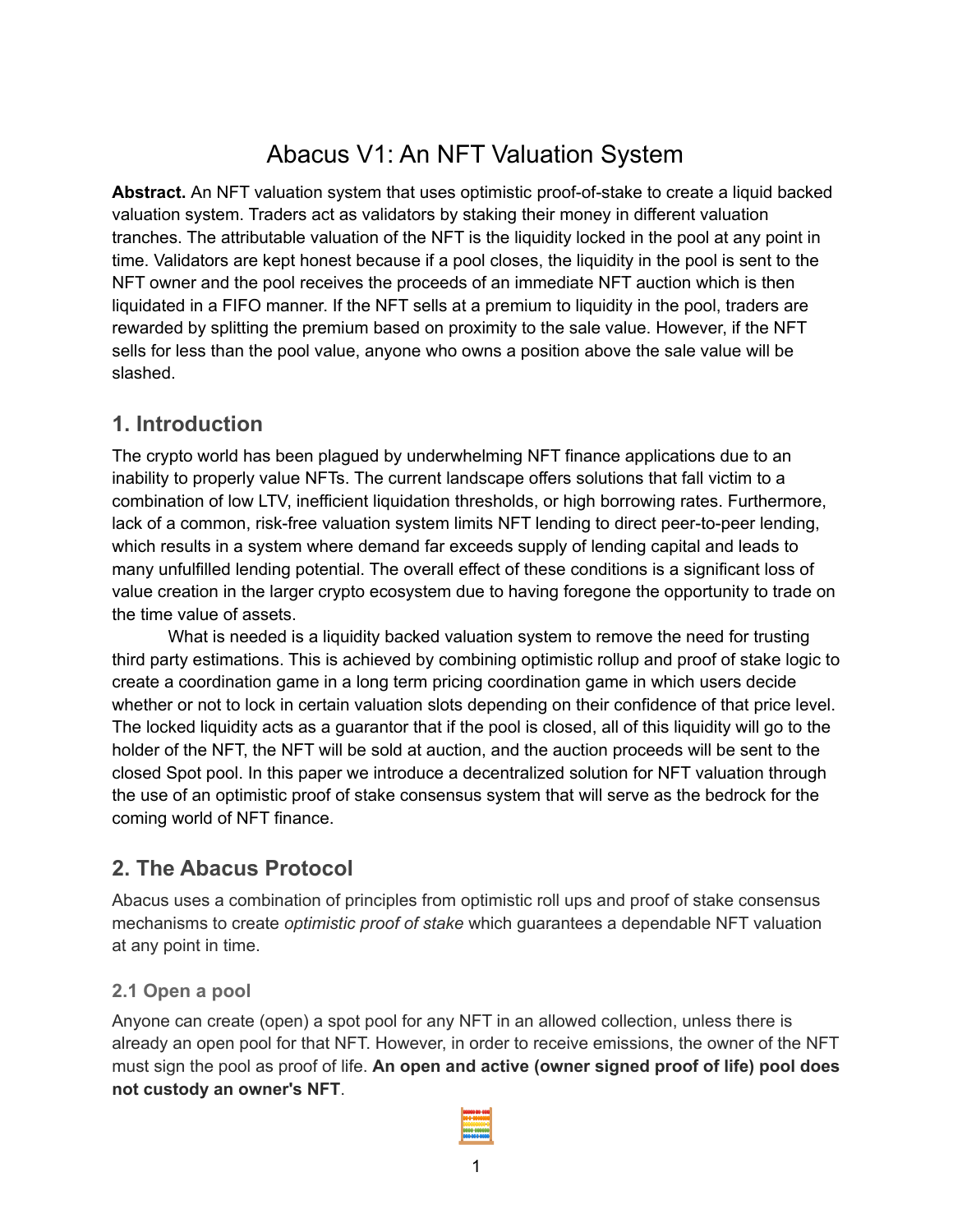*Example: Alice would like to start a Spot pool for Punk 1000 and Bob owns Punk 1000. Alice* creates a pool for Punk 1000 and then finds Bob and convinces him to turn on the emissions of *the pool by passing a proof of life check for the pool.*

# **2.2 Trade in a pool**

Buying into a pool means you believe the value of the pool's NFT is higher than a tickets upper bound. For example, buying into tranche 0-1 ETH means you are confident that the NFT at hand is worth more than 1 ETH. Due to the FIFO liquidation method used for pool closures, any ticket above the value of the final auction sale value will be slashed completely. Furthermore, if the sale value is within a tickets range, all holders are slashed pro rata. Example: If Alice buys the two tickets between 10-12 ETH and the NFT sells for 10.5 ETH during the closure auction, Alice's 11-12 ETH position will be completely slashed and she'll retain 0.5 ETH worth of value from her 10-11 ETH position.

# **2.2.1 Ticketed positions**

Pools are separated into ticketed positions that have 1000 tokens which are worth 0.001 ETH each (positions are limited to 1 ETH in size). Furthermore, each of these positions represents a range of values. For example, the lowest position is the 0-1 ETH position. So, if you buy into the lowest position you believe that the NFT is worth more than 1 ETH.

# **2.2.2 Pool Credit Cap**

When a user buys into a pool with no live position they can set their positions lock time and in exchange their tokens are locked and they receive a nominal amount of ABC per pool epoch (a *pool epoch* is a pool specific epoch tracker. Each epoch has a set EDC emission based on the amount of ETH in the pool and capped at 100 EDC per pool epoch. For example, if there is 5 ETH in a pool during an epoch, that pool's epoch emission will be 5 EDC split among the holders based on their nominal pool tokens and risk taken in proportion to the rest of the pool.

# **2.2.3 Risk Adjustment**

As traders enter pools, the max tranche per epoch increases. This max tranche determines how a user's nominal token count is boosted or discounted in a 50% range between 75% (lowest tranche) and 125% (max tranche). Each tranche's risk adjusted boost is calculated as follows:  $Risk \, Adjustment = (75 + (tranche ** 2) / (max tranche ** 2) * 50) / 100$ 

So if the max tranche is 50 ETH, tokens in a 50 ETH tranche will get a 125% boost on their nominal count (which translates to a higher portion of that pool epochs EDC emission). Whereas a trader in a 2 ETH tranche will have their nominal count discounted to 75.08% of the original nominal count (meaning they'll receive a smaller portion of that pool epochs EDC emission).

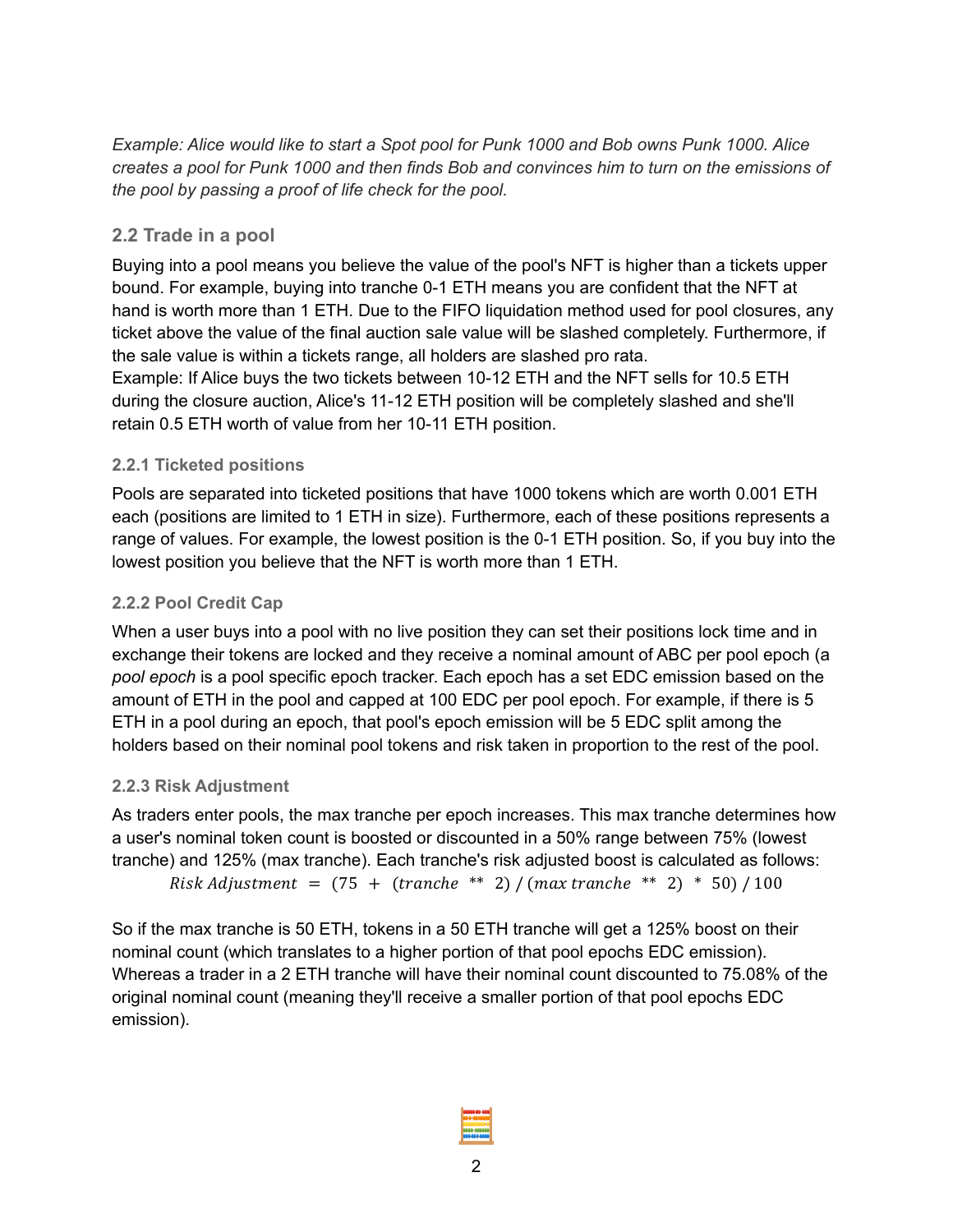#### **2.2.4 Pending positions**

If a position is fully locked, traders can submit pending orders in which they compete in an auction to own the locked position when it unlocks. This change happens atomically when a sale occurs and the reward goes to the caller of the sale (doesn't have to be the owner of the position).

#### **2.2.5 Closing a position**

When a position fully matures, anyone can sell the position for the holder. For example, if Alice owns a position which has fully matured, Bob can close the position for her. After a position is closed, if there are no pending positions, anyone can come in and fill that spot in the pool.

#### **2.2.6 Epoch Distribution Credit Generation**

```
When a position is closed, credits earned is calculated using the following equation:
EDC = creditCap * riskAdjusted NominalPerEpoch / total NominalPerEpoch
```
#### **2.2.7 Credit Bonds**

Credit bonds are the equivalent of a trader's pledge to spend a certain amount of ETH in the upcoming epoch. In exchange for this pledge traders receive boosts on the rate of EDC emission as well as a boosted proportion of the revenue share.

The max boost can be earned by crossing the 100 ETH threshold of bonded ETH. This will apply a 2x boost to both EDC emissions and revenue share proportion. If a user doesn't cross the 100 ETH threshold their boost will be equal to their proportion of the threshold bonded. For example, if Alice bonds 60 ETH she'll receive a 1.6x boost to her EDC emissions and revenue share proportion.

# **2.3 Close a pool**

#### **2.3.1 Trading and position maturity concludes**

The owner of an NFT can close a pool at any time. When a pool closes trading and position maturity are halted. For example, if Alice locked a position for 12 weeks but the pool closed 6 weeks in she'll receive a 6x multiple instead of a 12x multiple on her ETH to EDC exchange rate.

#### **2.3.2 Liquidity sent to NFT holder**

The liquidity in the pool is immediately sent to the holder that closed the pool and the NFT is put up for a 48 hour auction.

#### **2.3.3 FIFO liquidation**

When a pool closes all holders are liquidated in a FIFO manner. For example, the 0-1 ETH position is guaranteed to receive their principal before the 1-2 ETH position.

If an NFT is sold at a premium to the pool's price, that premium is split among the pool's traders. The proportion of profit is calculated based on proximity to the final auction value. This proximity is determined through position points which are calculated based on ticket number.

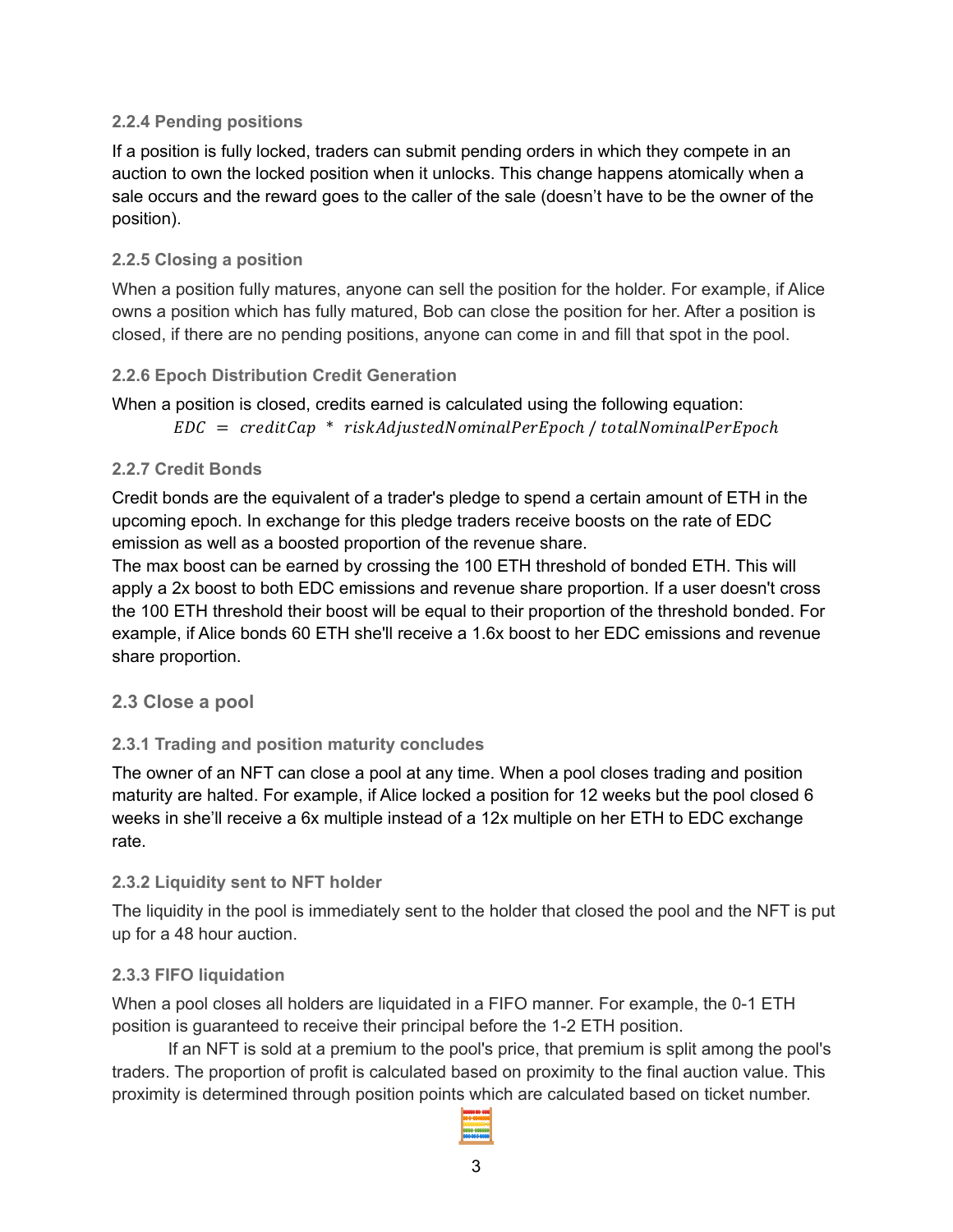So, anyone who owns tokens in position 0-1 ETH will receive one point per token owned and a position in 1-2 ETH translates to two points per token owned. These points are used to calculate each user's proportion of the auction premium that they'll receive based on their positions in the pool.

- Ex: Alice owns the entire position 0-1 ETH, Bob owns the entire position 1-2 ETH, and the NFT sells for 3 ETH at auction. Therefore, Alice has a total of 1000 position points and Bob has 2000 position points. When the two are closing their accounts Alice will receive ⅓ of the 1 ETH premium (in addition to her full 1 ETH principal) and Bob will receive ⅔ of the 1 ETH premium (in addition to his full 1 ETH principal).
	- Alice final payout  $= 1.33$  ETH
	- Bob final payout  $= 1.66$  ETH

# **2.3.4 Account closed**

At the point of closing an account, each trader will have an amount of credits available for purchase based on the maturity of their position and lock size at the time of closure. When closing an account a trader can decide how much of their matured credits they'd like to buy and how much of their profit they'd like to spend on credits. Profits traded for credits trade at a 1 ETH: 1 EDC ratio, they don't carry the matured exchange rate that a principal purchase carries.

- Ex: Alice has a final payout of 1.33 ETH and her position matured 3 weeks before the pool closed. Therefore, Alice can trade her 1 ETH principal for 3 EDC and her 0.33 ETH profit for 0.33 EDC.

Any profit or principal not spent on EDC is returned to the trader and their account is closed.

# **2.4 Optimistic proof of stake**

This method of valuation is called *optimistic proof of stake* because while the pool is active, it assumes that the trader (equivalent to validators) generated valuation is constantly correct. This is a dependable assumption since the trader unlock schedule is all transparently held on chain. If the NFT goes to auction due to liquidation (or the owner simply thinking the NFT is currently overvalued to a point where they'd sell) the "truthfulness" of the Spot traders is tested because the pool's liquidity is exchanged for the auction revenue. In the case that it's proven fraudulent (they overvalued it) they're slashed (on FIFO basis) and if it's undervalued they each receive a portion of the profit. Meanwhile, when the pool is active they receive yield (similar to nodes in a proof of stake system) in the form of a decreasing cost basis for ABC in exchange for validating the price and guaranteeing the integrity of that pool's NFT valuation.

# **3. ABC Tokenomics**

# **3.1 Epoch distribution credits**

*Epoch distribution credits* represent a proportional claim on an epochs ABC emission. For example, imagine that an epoch generates 100m EDC, Alice owns 10m of that epoch's EDC generated, and 50m ABC are emitted. Alice will be able to claim 5m ABC (10% of total ABC emitted) from that epoch's emission because she is responsible for generating 10% of the total

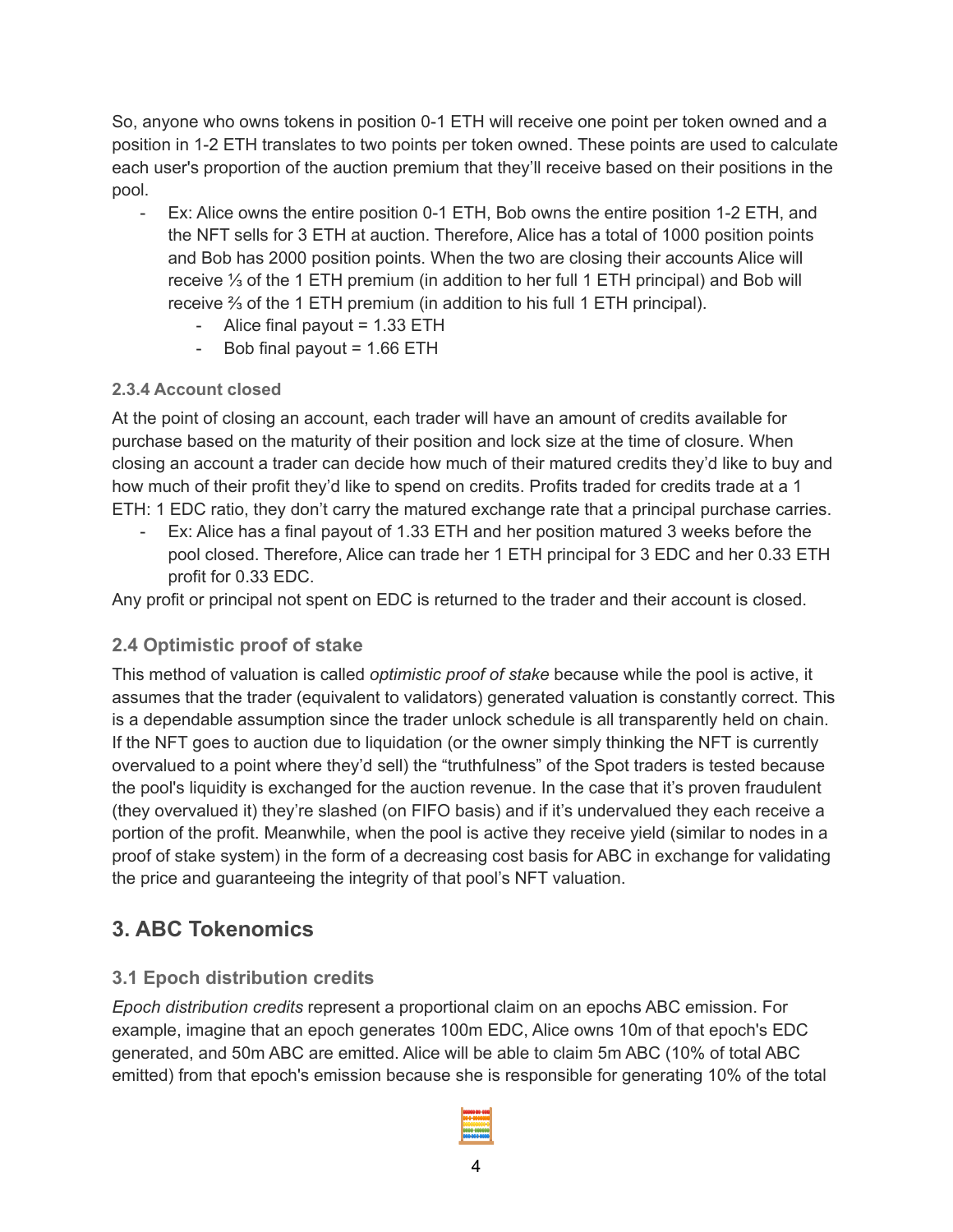EDC in that epoch. As outlined above, these credits can be earned at varying costs depending on how long a trader locks up a position in a pool. (*Refer to 2.2.4 for example)*

# **3.2 Utility**

# **3.2.1 Voting escrowed ABC**

ABC can be staked in exchange for voting escrowed ABC (veABC) which will represent governance powers over Abacus. Owning veABC comes with the benefits of revenue profit share, gauge control, governance voting power.

- 1. Revenue share: 90% of all ETH revenue generated by Abacus will be paid to veABC holders (in the form of ETH). This means if 100 ETH of revenues are generated by Abacus, 90 ETH is paid out to veABC holders.
- 2. Gauge control: The epoch distribution gauge controls the premium size that the protocol offers to different NFT collections. For example, if Punks hold 20% of gauge vote, anyone who earns EDC in a Punk based Spot pool receives epoch distribution credits equal to 120% of EDC purchase (i.e. if purchasing 60 EDC they'd receive 72 EDC for the same price). Since traders will look for the highest offered EV in a pool this gauge acts as a powerful incentive to draw traders into NFTs of a certain collection. This cascades into higher levels of liquidity flowing and higher yields for the NFT owner that created the Spot pool (due to higher activity levels), making gauge control a powerful tool. In addition to specific allocation powers, collection agnostic veABC holders can auto allocate their tokens. Every epoch, interested parties can bribe auto allocators as a whole for control over allocation usage. For example, imagine 20% of the veABC supply is auto allocated, 1000 ETH of bribes comes in, and 100 ETH of those bribes are for the Punks collection. This means that on top of the explicit allocation, Punks will have an added 2% increase. Meanwhile, auto allocators will split any bribes paid in each epoch.
- 3. Governance voting power: voting participation in Abacus governance decisions will be limited to veABC holders.

# **3.2.2 Network fees**

ABC is a network token and is required to do certain core actions (similar to gas fees) such as buying into pools, creating a pending order, closing a pool. All network fees get added on to the current epochs emission size. If an epoch has a fixed distribution of 50m ABC and 1m ABC of network fees are spent during that epoch, 51m ABC will be distributed at the end of the epoch to EDC holders.

# **3.3 Economics**

There will be an emission schedule set to approach 2B ABC supply in the next 3 years (y1 700m, y2 350m, y3 150m). These yearly emission rates will be split into epoch distributions. Once the supply hits 2B there will be a terminal inflation rate of 3% (adjustable within a 5% band of 2% to 7%) per year.